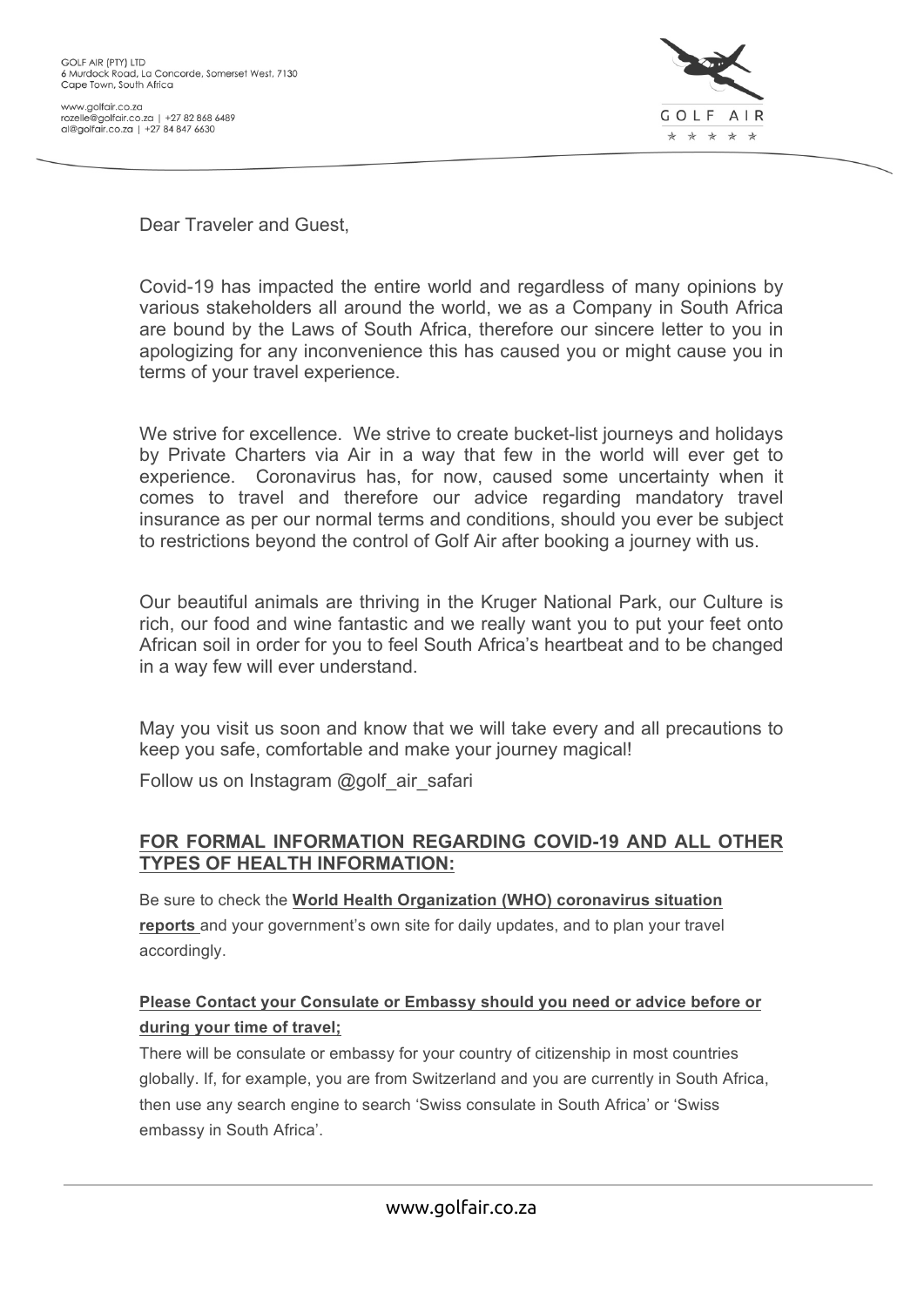

Herewith also a list of other Government travel sites as an example: -

#### **List of government advice sites:**

- UK: https://www.gov.uk/foreign-travel-advice
- USA: https://travel.state.gov
- AU: https://www.smartraveller.gov.au
- NZ: https://www.safetravel.govt.nz/
- ZA: https://www.dfa.gov.za/consular/travel\_advice.htm
- DE: https://www.auswaertigesamt.de/sid\_AF0AF51E09090C47CEFBCF92737C4D64/DE/Aussenpolitik/Laender/Laend er\_Uebersicht\_node.html
- AT: https://www.bmeia.gv.at/reise-aufenthalt/reiseinformation/laender/
- CH: https://www.eda.admin.ch/eda/de/home/vertretungen-und-reisehinweise.html
- FR: https://www.diplomatie.gouv.fr/fr/

### **LIST OF ALL COUNTRIES AND TRAVEL RESTRICTIONS IMPOSED**

https://www.iatatravelcentre.com/international-travel-documentnews/1580226297.htm

#### **ADVICE IN TERMS OF WHO:**

https://www.who.int/

Also please read and understand the following Terms and Conditions together with those on the Golf Air website:

#### **AGREEMENT AND UNDERSTANDING**

- We are GOLF AIR (PTY) LTD and our Agreement with you (as per our website and Golf Air Terms and Conditions) sets out what you are legally entitled to, can expect from us, and your obligation to us together with ours toward you (as an entity or individual);
- We sell/provide a service on behalf of Airlines, Air Charter Companies, wholesale companies and other service providers including, but not limited to, accommodation and transportation services (Third Party Suppliers) which we package in our unique way;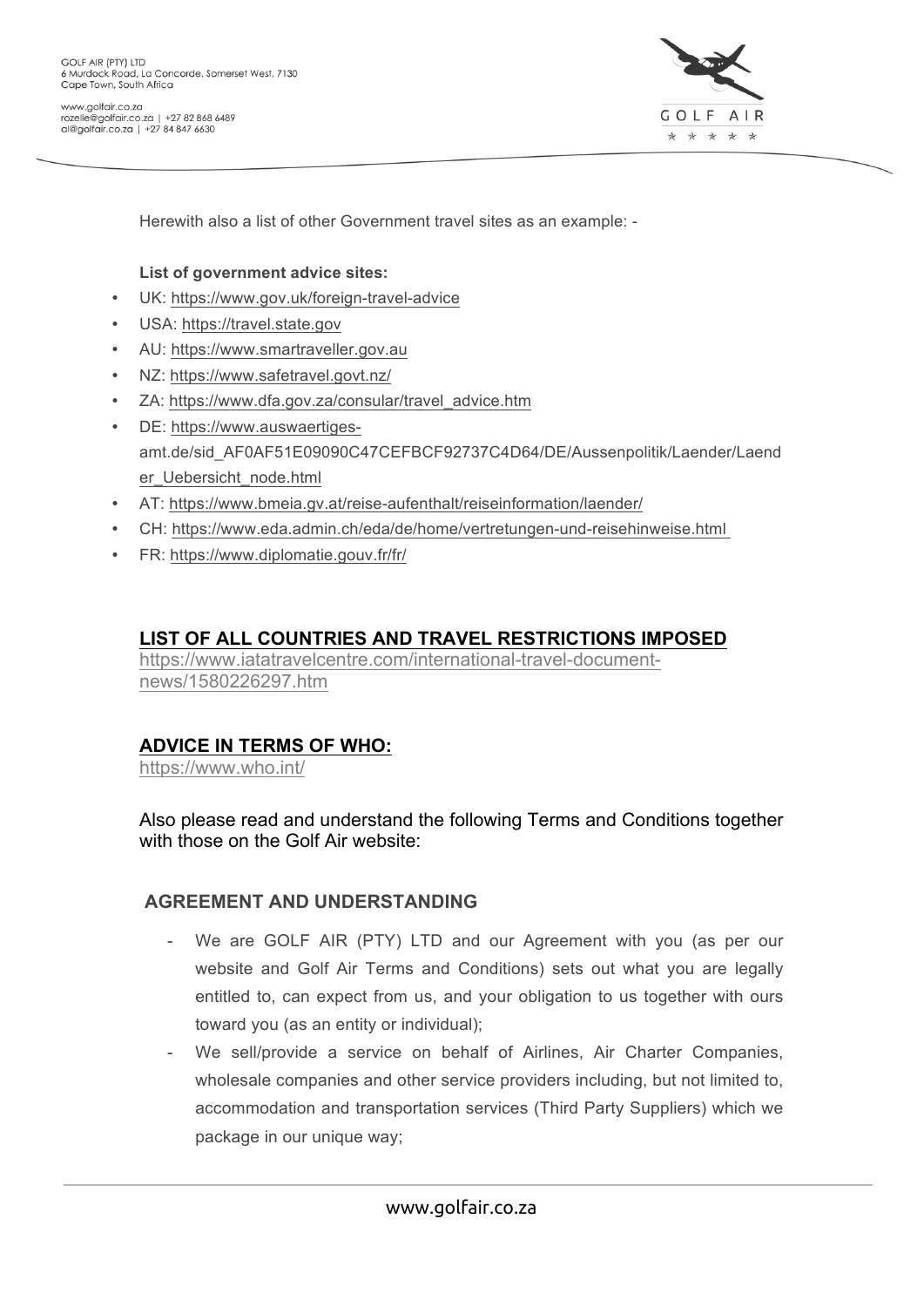

- You must make sure that you understand our this Agreement and our Golf Air Terms and Conditions which apply to your particular journey arrangements in addition to our general Terms and Conditions (the Website Terms and Conditions and the Golf Air Terms and Conditions) and that you have no misapprehension about the content, the services and your obligations or ours;
- If you do have any queries or questions, you are always free to ask, as many of our customers have and it is always explained quite plainly, timeously and as required as transparency is key with Golf Air;
- We always make the Third Party Suppliers' Terms and Conditions available to you via the information link you receive from us before registration, therefore you also have the details of those suppliers, and we are bound by the Terms and Conditions of our Third party suppliers;
- We have no control over the fact that Third Party suppliers may from time to time change their Terms and Conditions;
- Golf Air also reserves the right to change our Terms and Conditions as it is necessary in an environment of travel that is constantly changing and where we need to adapt to not only our environment, legislation and trends, but also to Terms and Conditions of our Supply Chain;
- Once you have entered our website, have made a provisional booking with us, whether or not you ultimately place or finalize any booking with us via payment, you will be deemed to have read, understood and agree to be bound by our Terms and Conditions, and Terms and Conditions of the relevant Third Party Suppliers.

## **CANCELLATIONS AND CHANGES**

- Your contract with Third Party Suppliers via Golf Air (Pty) Ltd. may allow suppliers to cancel or amend bookings but we will ensure that you are promptly notified of any significant changes, and any surcharges imposed;
- If a significant change is required to be made by Golf Air (Pty) Ltd to your booking, we will inform you immediately if there is time before your departure and will only be because of a severe situation beyond our control which will be discussed below and as outlined in our terms and conditions as well.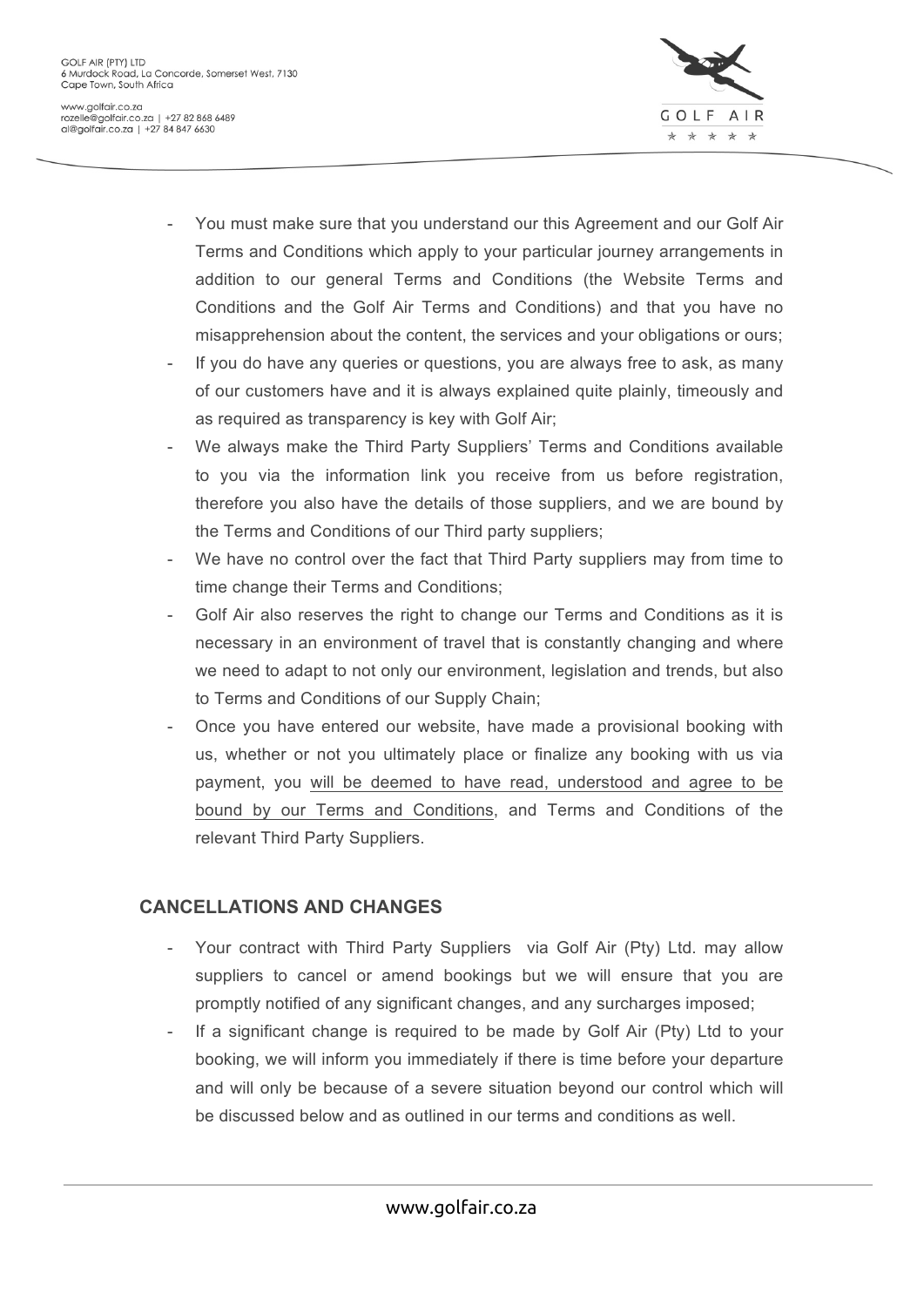

These may include (but are not limited to) the following changes:

- 1) a change of accommodation;
- 2) a change of departure airport;
- 3) a change of supplier;
- 4) a change in time of your departure or return flights in South Africa;
- 5) a change in your itinerary.

### **CHANGES BEYOND OUR CONTROL**

- Golf Air can't be held accountable if a significant change is made for reasons beyond our control;
- These include (but are not limited to): force majeure, vis major, war, threat of war, riots, civil disturbances, terrorist activity, industrial disputes, natural and nuclear disasters, fire, epidemics, pandemics, health risks, and changes due to rescheduling or cancellation of flights by an airline or alteration of the airline or aircraft type; closed or congested airports or ports, travel bans, lockdown measures, hurricanes and other actual or potential severe weather conditions, and any other similar type events;
- Also note that Golf Air (Pty) Ltd has no control over the airline schedule changes in terms of your International Travel and accepts no liability for costs which may arise as a result of such changes;
- After you have left South Africa, it is your responsibility to check with the airline that any onward or connecting flights (whether local or international) you have confirmed are operating as booked and we strongly recommend that you contact your airline at least 72 hours before the scheduled departure of each flight to do this.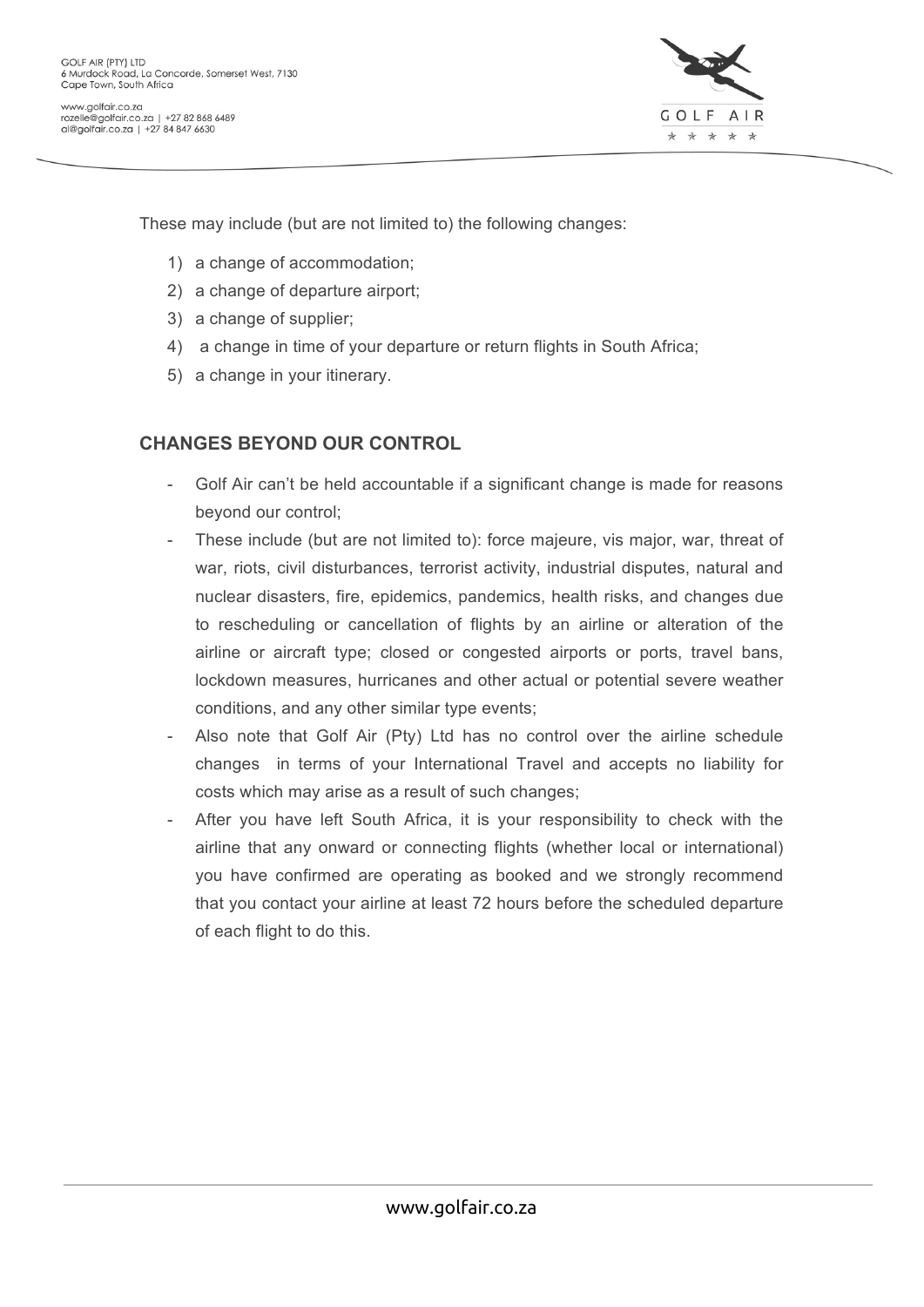

### **INSURANCE**

- Please note that Comprehensive Travel, Medical and Cancellation insurance is Compulsory and will not be waived;
- You'll usually find this on your journey information again together with recommended Insurance Companies;
- The Golf Air Team recommends CFAR-type insurance.

# **IF YOU CHANGE YOUR BOOKING**

- If you wish to change your booking and such a change is permitted and possible, we will not impose a fee and will do our utmost best to accommodate any changes;
- Our suppliers might impose a fee if you acted on behalf of someone as an entity with said authority and did not notify us of said change because changes to name details and other service providers or third party suppliers might not be allowed and any surcharge imposed regarding this, will be for your account;
- Also, our Third Party suppliers might impose a fee due to date changes in seasons if you choose to make a change and travel at another time than your original booking date;
- Please note that you are bound in terms of the Golf Air (Pty) Ltd. Terms and Conditions at all times after making a booking together with being bound to the terms and conditions of our third party suppliers.

## **DEPOSITS AND PAYMENT**

- Once you've made a deposit, and confirmed your booking with payment, you've committed to traveling with us;
- Once the deposit is paid, any changes to your itinerary will incur change penalties or loss of deposit;
- The deposit is non-refundable as per our normal Terms and Conditions.
- Golf Air (Pty) Ltd works together with their clients and will advise you of the date that full payment is required;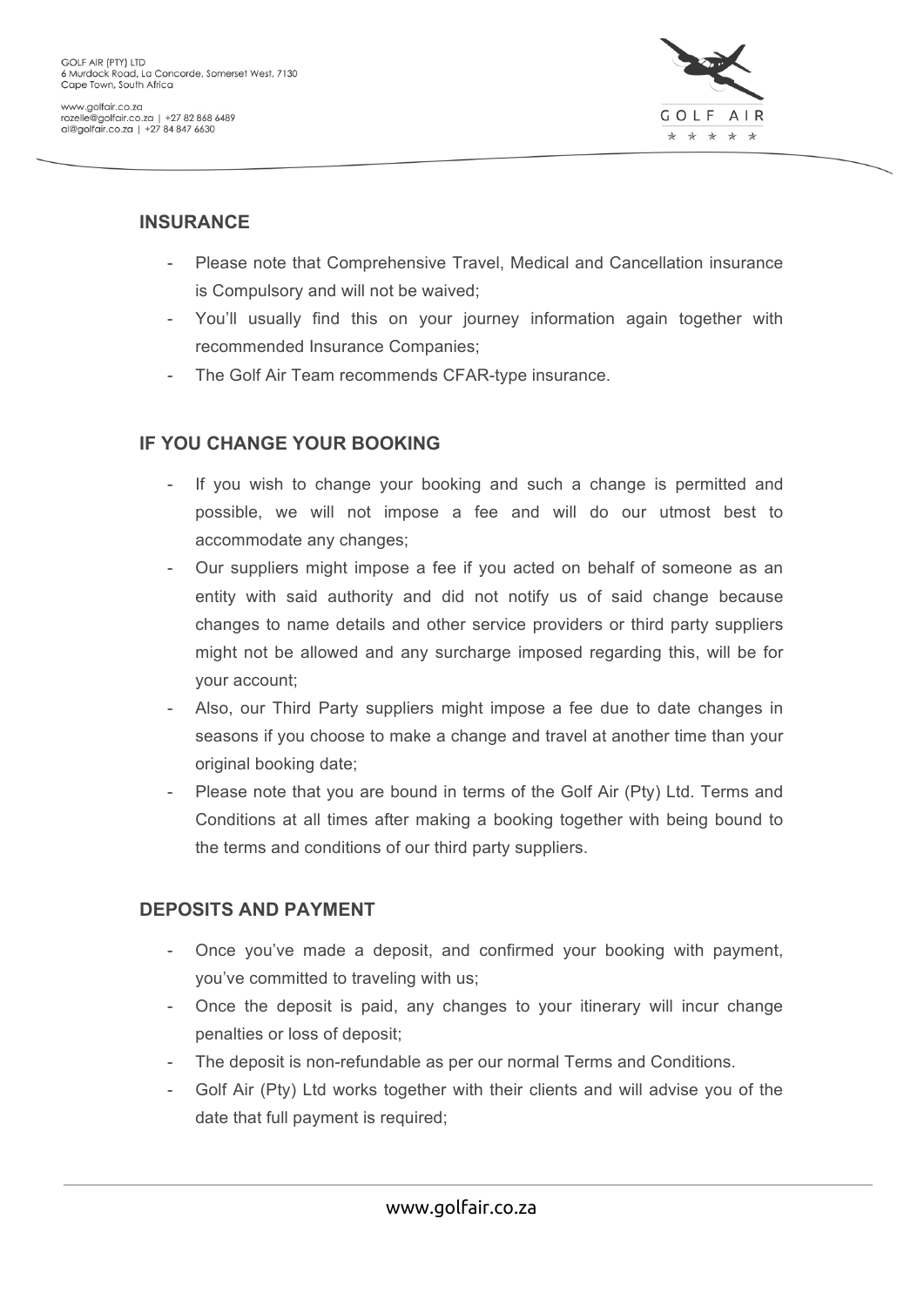

- All advertised prices are shown as 'from prices' and we reserve the right to alter the prices for your journeys shown in your information link, but will try our best not to impose any surcharges, but again mentioned in our general Terms and Conditions, this is a reality regarding Private Aviation and can happen;
- You will be advised of the current price of the holiday that you wish to book before your booking is confirmed;
- Additional deposits or full payment for certain travel arrangements may also be required by Third Party Suppliers to secure your travel dates (for example: upgrades etc.) or plain securing of travel dates in South Africa by certain Third Party Suppliers;
- This will always be communicated immediately and failure on your part to make payment in full by the due date may result in the forfeiture of any deposit paid/cancellation of said upgrade or booking requested.
- After committing payment to your third party suppliers, the conditions of the contract with your Third Party Supplier may permit them to increase the cost of your arrangements. We will pass any such increase on to you.

## **IF YOU CANCEL YOUR BOOKING**

- If you cancel your booking, the cancellation terms and conditions of Third Party Suppliers will apply in addition to the Golf Air (Pty) Ltd. cancellation fees outlined on your itinerary and booking confirmation and journey link and our Cancellation clause;
- We need to receive from you written notification of cancellation of your journey;
- If you decide to cancel arrangements before the balance due date, any deposits paid are non-refundable and non-transferable;
- If the reason for your cancellation is covered under the terms of your travel insurance policy, you may be able to reclaim your cancellation charges through your insurer;
- In the event that your Insurance does not cover your claim due to any factor (for example but not limited to, Fear of Travel), Golf Air (Pty) Ltd. can not and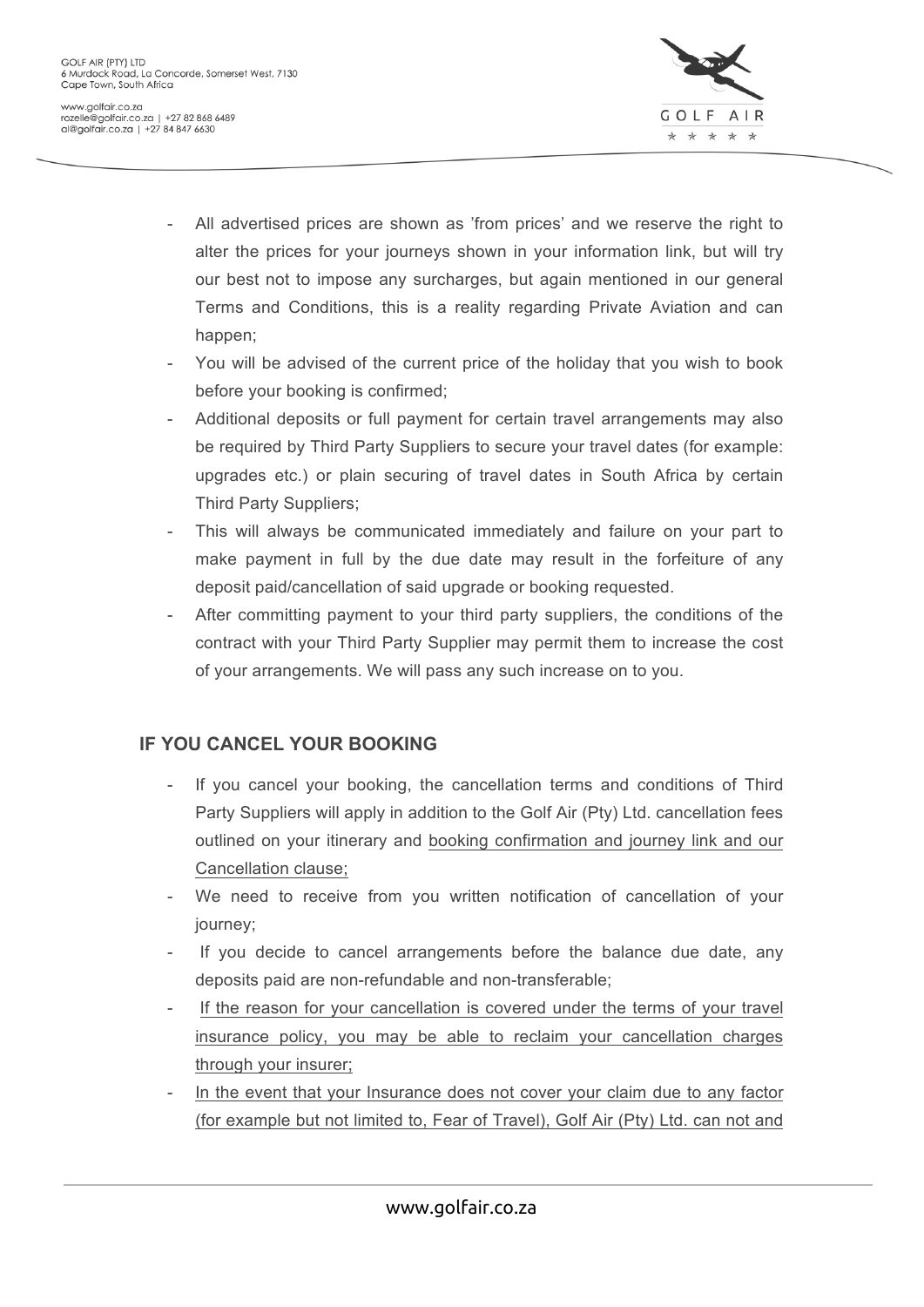

will not be held liable as it is your responsibility to make sure a journey of this type of luxury level is covered sufficiently by your Insurance Company;

In the event that you form part of a group and you decide not to travel anymore for any reason whatsoever, our Group Terms and Conditions will be applicable;

### **OUR RESPONSIBILITY FOR YOUR ARRANGEMENTS**

- We have taken all reasonable care to make sure that all the services and providers that make up your journey will move forward, whether it be in the current year of your journey for requested travel or if a Travel Voucher is requested by a group if travel becomes impossible due to any restriction, in the same year or in a following year, even though this may result in a surcharge, which will be communicated to you immediately;
- Should there be any changes and surcharges, you will be notified;
- This will only be the case if Travel by a whole group becomes impossible due to factors beyond the control of Golf Air or the group;
- We will always strive for excellence in the sense that we will do our utmost best to deliver the exact product/equal to that of what you signed up for.
- We will keep on doing this and regardless of any type of unknown disaster in the future, except if a journey is totally rendered impossible;
- Coronavirus has waged war on worldwide travel since 2020 and Countries imposed travel bans;
- In 2021 and 2022, COVID continued to do so;
- Regardless, we are moving forward with plans for your travel experience and we aim to make these bucket-list holidays of note as the world is slowly moving towards a renewed normal in with health protocols being adhered to on a constant basis;
- We are also moving towards an endemic phase of COVID in 2022.

Please take note that overseas safety standards may be lower than in South Africa.

Golf Air (Pty) Ltd. endeavours to adhere to safety protocols as prescribed by the South African Government together with TBCSA for the duration of your journey together with all in our supply chain.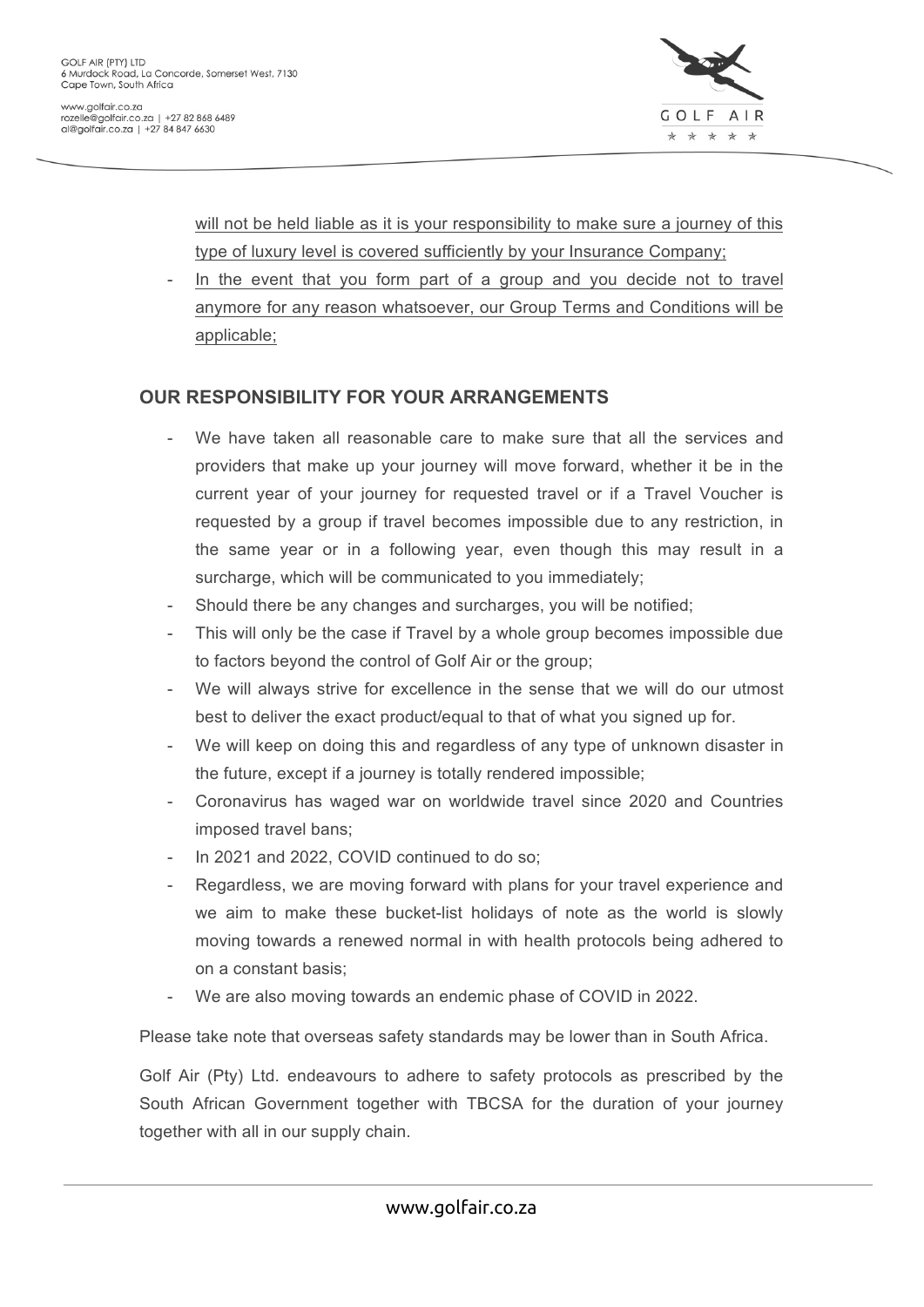

Golf Air (Pty) Ltd. reserves the right to decline to provide services to any individual, legal entity, group or party of travellers at any given time within the framework of the laws of the Republic of South Africa.

#### **YOUR AGREEMENT WITH US**

- You consent to our processing personal information about you and other members of your party;
- We and the Third Party Suppliers may disclose your personal information to others where directly connected with facilitating your travel arrangements and bookings and the provision of travel services and products, for example, we may disclose your personal information to airlines, hotels, car rental companies and other service providers in facilitating your travel arrangements;
- 'Personal Information' means, as defined in the Protection of Personal Information Act, Act 4 of 2013 ('POPI Act') and includes 'Special Personal Information' as defined in the POPI Act. The term 'processing' is also used as defined in the POPI Act, which is in line with International GDPR regulations.

## **YOUR TRAVEL BOOKING**

When you make a booking:

- (a) you guarantee that you have the authority to accept and do accept for yourself and on behalf of your party/guests the Terms and Conditions of Golf Air (Pty) Ltd., and any Terms and Conditions imposed by Third Party Suppliers;
- (b) it is your responsibility to ensure that all of the details on your travel documents are correct and that the names in your travel documents must be exactly the same as they appear in the guests' valid passport;
- (c) you enter into a legally binding contract to acquire the relevant travel or travel related products and/or services and advice from Golf Air (Pty) Ltd., which contract comprises the Golf Air (Pty) Ltd. booking confirmation, your itinerary prepared and provided by Golf Air (Pty) Ltd., the Golf Air (Pty) Ltd. Terms